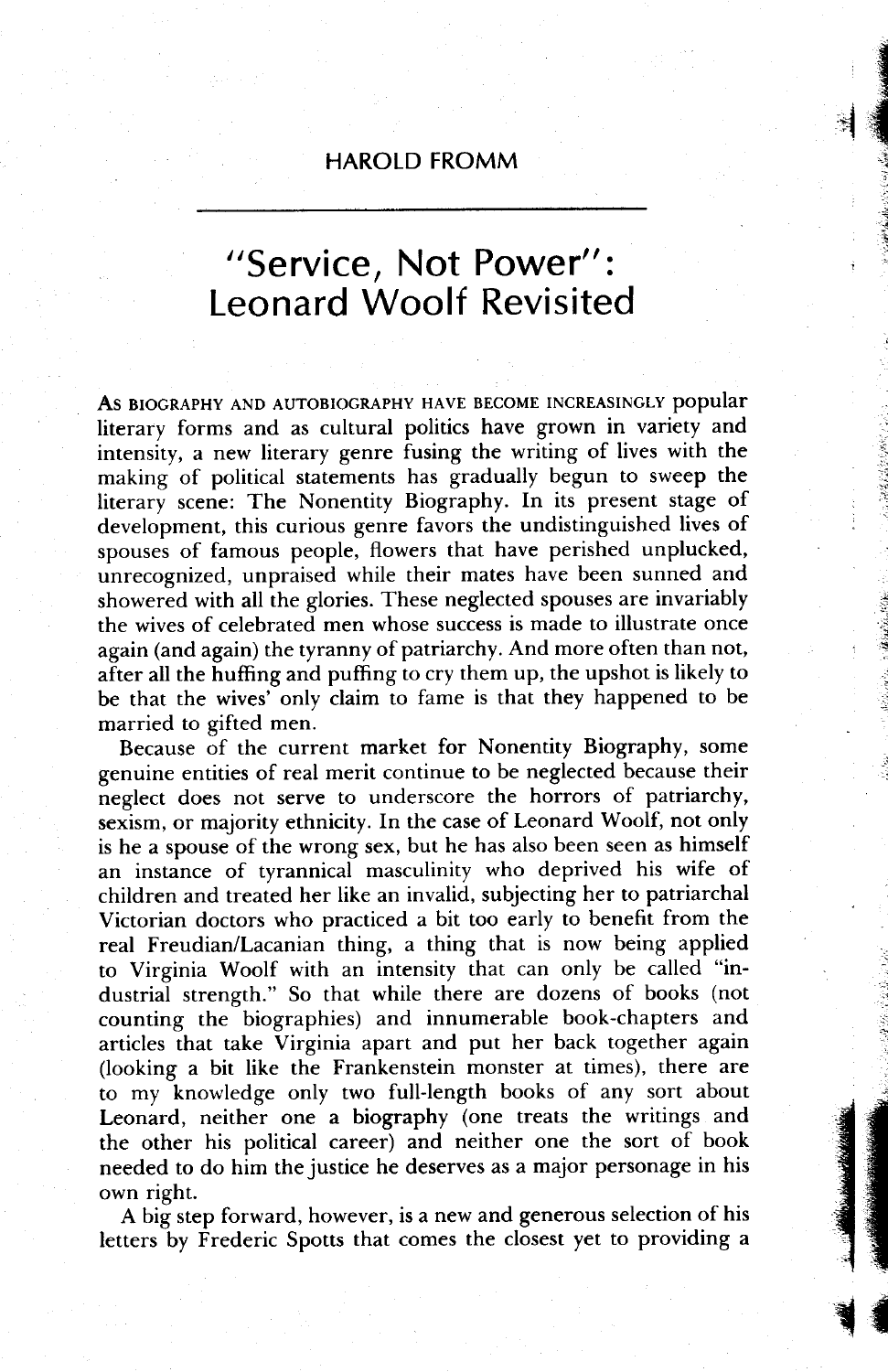li

biography until a real one can be written.<sup>1</sup> And Spotts himself might well be Woolf's ideal biographer, judging from the remarkably lucid and plainspoken introductions he has written to each division of this collection, as well as his creative mastery of a great quantity of materials that he employs with wit and insight in both narratives and notes. Indeed, so artful are his selection, arrangement, and biographical contributions that he has succeeded in producing an actual "book" (with all of the emotional engagement this implies) rather than just a string of random communications.

Of"the 8000 letters he has tracked down, Spotts includes about 600, which he arranges into sections that correspond to the central preoccupations of Woolf's life. The principle of unity upon which each section is based provides coherence and continuity, greatly helped by a few dozen letters that Spotts includes from some of Woolf 's correspondents. To be able to hear the voices of his mother, his sister Bella, Lytton Strachey, Vanessa Bell, Virginia's doctor, even Freud, is immensely edifying. Letters from Lord Fisher of Lambeth, a former Archbishop of Canterbury, remind us that high officials were as dithering and dotty in the past as in the Reagan era and since. And there is a castigating letter from Woolf's brother Edgar that is an absolute shocker. Although Spotts includes all the extant letters of Leonard to Virginia, he does not reprint any of her replies, since they are all available in the six-volume edition of The Letters of Virginia Woolf.

Far from being just the husband of Virginia Woolf, however, Leonard was a singular English presence during the first half of the twentieth century, although he never became a household name outside the intelligentsia. As a member of the Apostles during his student years at Cambridge, he was intimately connected with all of the people we now associate with Bloomsbury, from Maynard Keynes to the Stephen family. He spent more than six years as a colonial administrator in Ceylon, brilliantly effective but skeptical about colonialism. He gave up a career that would have led to high position by deciding to resign in the (well-founded) hope that Virginia Stephen would agree to marry him before he was scheduled to return to Ceylon at the end of his first leave. After writing two novels and some shorter fiction, he started the Hogarth Press at home in order to divert Virginia from the stresses that induced her periods of madness, an operation that eventually turned into a distinguished chapter in English publishing. Subsequently, as his own interests became more and more political, he juggled both a literary career as editor and reviewer with operations as political commentator and international strategist for public and private institutions that had great influence

<sup>1</sup> THE LETTERS OF LEONARD WOOLF, ed. by Frederic Spotts. Harcourt Brace Jovanovich. \$29.95.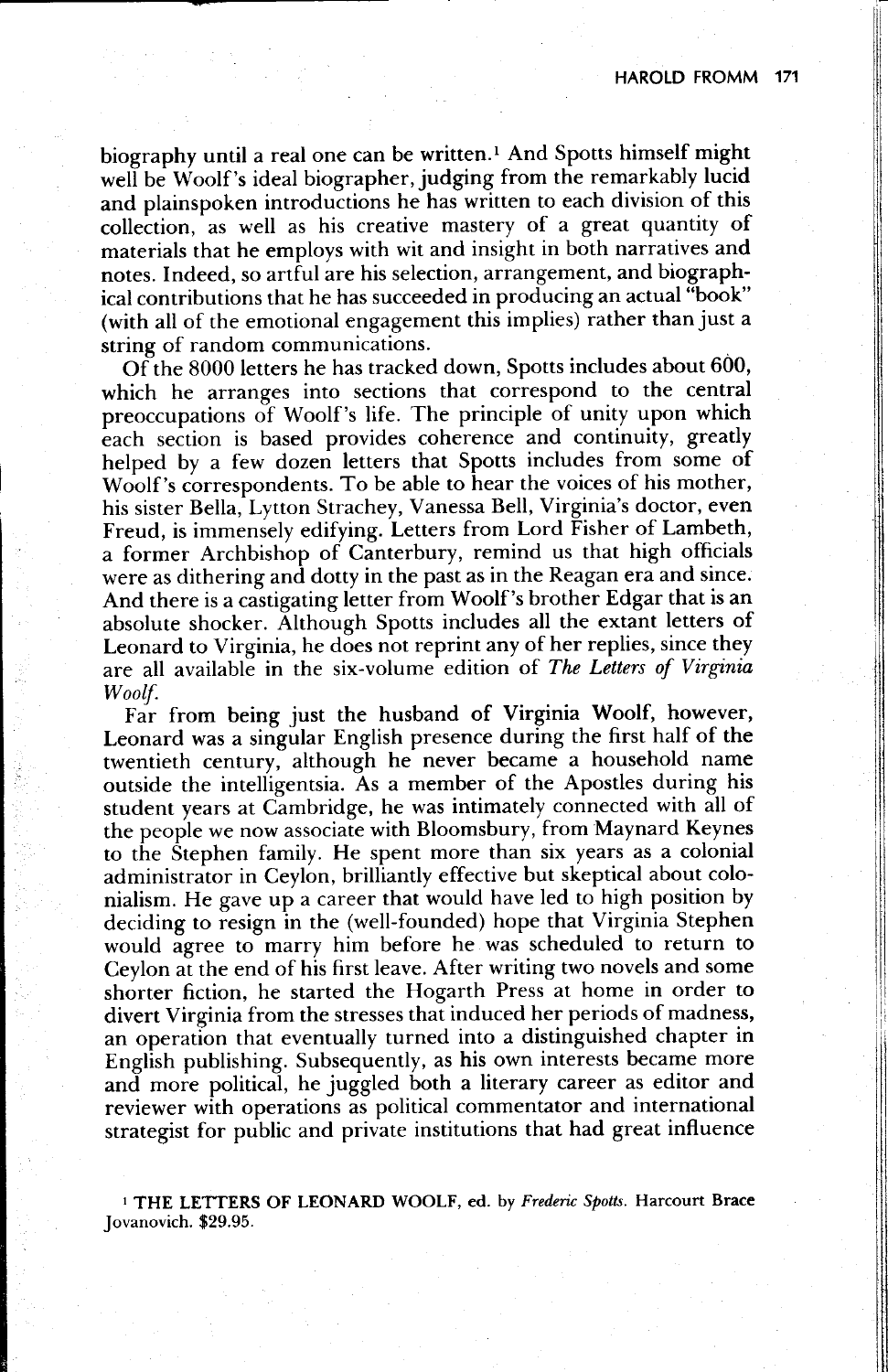on the formation of the League of Nations. As a result of all these varied interests and skills, Woolf came to know seemingly every eminent figure in the arts and government. By the time of his old age, he possessed the richest of reserves, ready to be mined for his five-volume autobiography, one of the most absorbing in all of English life-writing.

HE €

:i

r i .g

**x** 

\$ €

 $\ddot{\phantom{a}}$ Eq

After the first group of letters, written mostly to Lytton Strachey during the Cambridge years and revealing a somewhat more unbuttoned personality than we have been used to from the published works, the letters from Ceylon to Strachey that occupy most of the book's second section reveal an ongoing alternation between elation and depression at the Ceylonese environment. Woolf speaks of the "monotony of perpetual work, the glaring and scorching heat of this place, the want of sleep, & the loathesome food which one has to eat here," as well as the evils of colonialism that counterbalanced the major social services the British were performing, a conflict that he defineates not just here but in his powerful novel The Village in the *Jungle* and the second volume,  $\frac{\partial}{\partial x}$ , "of his autobiography. As a can-do person, he had opportunities every day to feed his appetite for service, and by the time he was twenty-seven, he was made principally responsible for the operations of a thousand square miles and a hundred thousand people. While Woolf wrote from Ceylon about the life-and-death problems he was called upon to solve each day as he rose. rapidly to positions of high authority, Strachey replied with gossiping accounts of his own amorous infatuations. -

When his first (and only) Ieave from Ceylon took place, Woolf was faced with several momentous decisions that would determine the course of the rest of his life. As Spotts tells us:

His memoirs did not mention that these months were also a time of considerable torment. He found himself at the critical crossroad of his life. His professional record left no doubt that he would rise to the top of the Colonial Service and crown his career with a knighthood and governorship. Even if such honors meant little to him, he loved Ceylon and was genuinely attracted by the prospect of devoting the rest of his career to the welfare of that country. On the other hand, he realized there might be a possibility of satisfying a deeper longing-for love and marriage with someone he esteemed, Virginia Stephen.

His choice was to resign from his post and give up a career that would surely have exploited the multiple strengths and skills of his personality, but his talents would have been lost to the larger world.

With this decision. he set in train the events of a different kind of life, yet one which exploited perhaps even more of his versatility than would have been the case in Ceylon. "Beginning again" in London (to use the title of the third volume of his autobiography), he redirected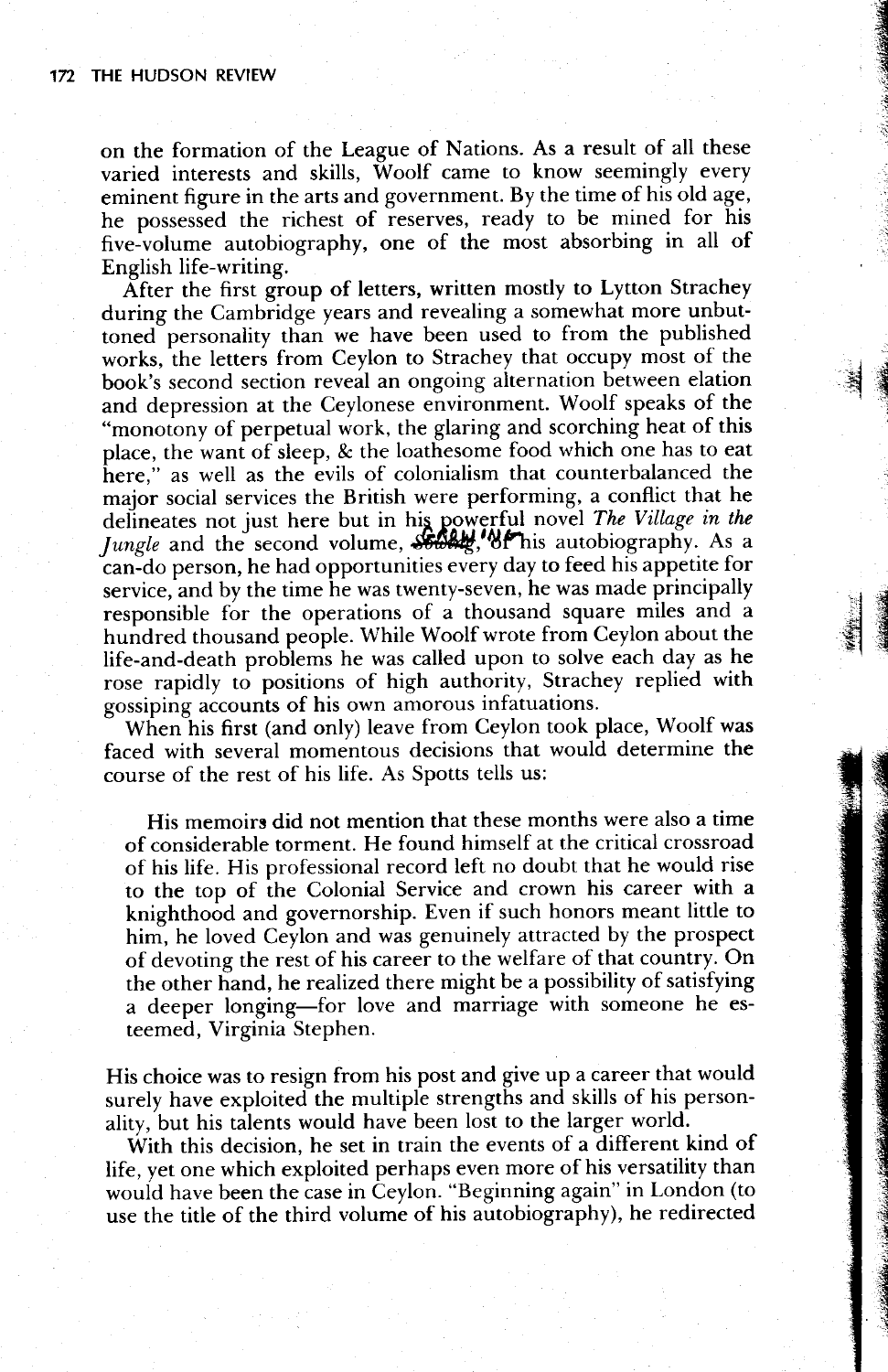his energies immediately toward marriage and literature and eventually toward politics to a degree he had not quite foreseen. His letters to Virginia, which comprise most of Spotts's third group, reveal anew an emotional temperature rarely visible in his public writings. The Iove letters are passionate and effusive while his ardent ministrations as Virginia recuperated from a major breakdown soon after their marriage confirm our long-time sense of his almost uxorious devotion. "Only rest quietly and dont worry about anything in the world, & it wont be any time before we're again having the best life that any two people can have. And that is what you've given me from the moment you took me into your service." The remark about service, while a half-playful part of the babyish game between them, indicates at the same iime his lifelong habit of putting his own personal and practical concerns second, even to the extent, as we learn from Spotts, of conveying no reproach to Virginia during her affair with Vita Sackville-West (a matter that he does not take up in his autobiography). This service extended not just to nursing Virginia and making her writing possible, however, but to a relatively ego-less bestowal of his faculties upon society at large, as his later career as a public person well illustrates. By the time of Virginia's recovery (which was never permanent), Leonard needed a recuperation of his own from the extreme strain and exhaustion of such a protracted period of attention to her needs, but while he was vacationing "the happiest moment of the day is when at  $\frac{1}{2}$  past 4 we come in from a walk & I see your letter lying on the table."

It was during these early years of his marriage that Woolf became a feminist activist through the auspices of Margaret Llewelyn Davies, a socialist and pacifist who was responsible for the immense growth of the Women's Co-operative Guild. Woolf traveled around the country to lecture to its members, mostly working class wives, about the inequities of women's wages, women's suffrage, and capitalist exploi tation and he also, Spotts informs us, produced seven books about the cooperative movement in the process. This particular phase of his service to society can only reinforce one's sense of the almost pathological nature of some of today's attacks on Woolf by feminists who have trouble recognizing their allies in anyone who does not mouth their scripts verbatim. His connection with the women's movement also led to contact with Sidney and Beatrice Webb, the Fabian Society, and eventually to writing assignments that resulted in books like International Government. Despite the various spheres of Woolf's political commitment, including Fabian socialism, his skepti cal mind prevented him from succumbing to the ideological fanaticism that is for so many activists virtually inescapable. Writing to Margaret Davies in 1920, he remarks, "I hope you dont think I'm anti-Bolshevik. I'm not. I think they're the only people who've made an honest and serious attempt to practice what I believe in. But I cant help seeing their faults & mistakes which, if persisted in, will undo the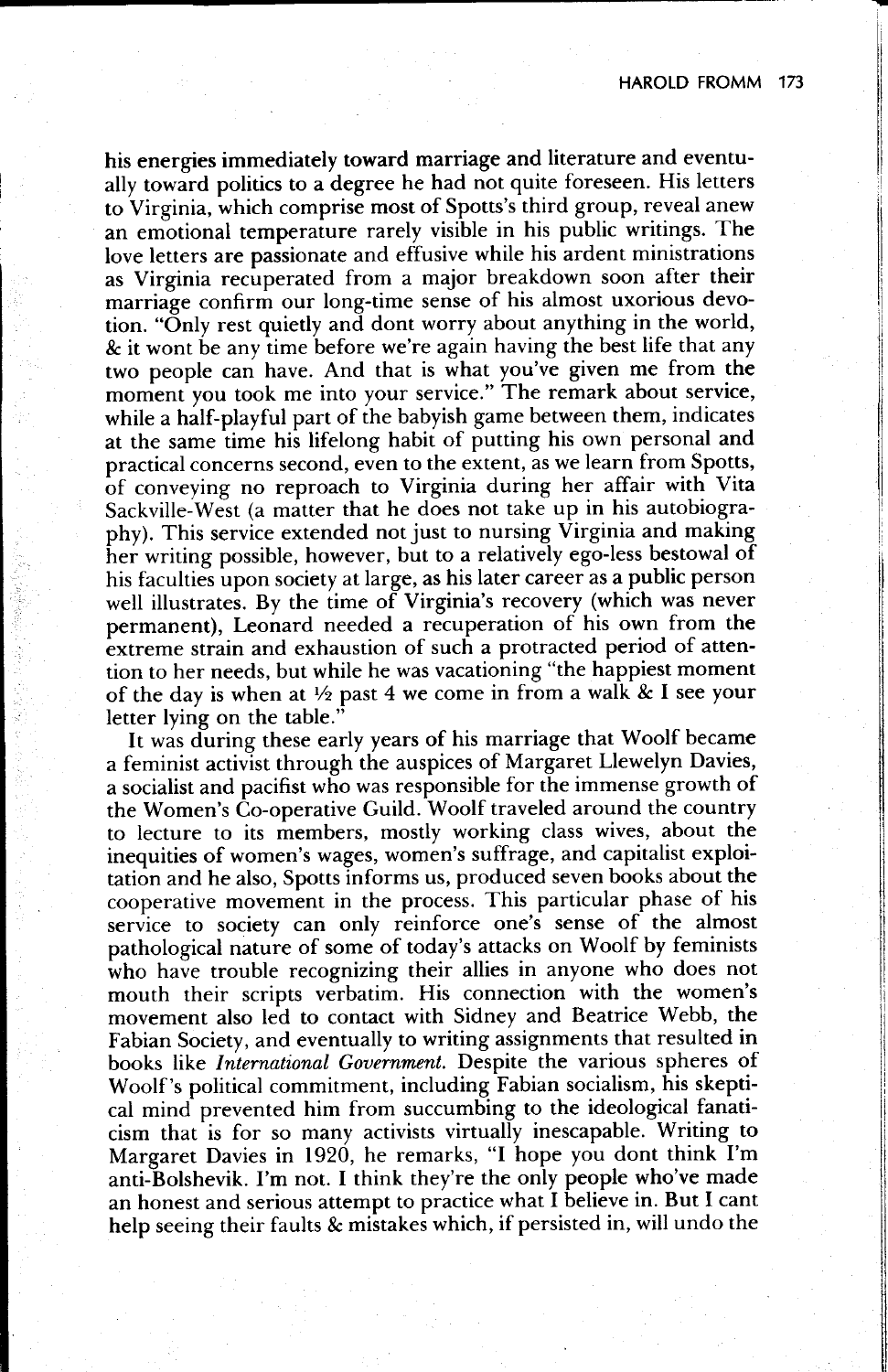good they've done. Perhaps however it's only the original sin of Governments,"

Although too much has already been written about Virginia's death (including the fantastic charge that Leonard himself killed her), Spotts provides new information in the form of a note Woolf wrote at the time of Virginia's suicide in 1941 but which was discovered only after his death in 1969:

They said: "Come to tea and let us comfort you." But it's no good. One must be crucified on one's own private cross.

-i t d

,i

. g ::t  $\mathbb{R}$ 

> ,-i . a ir:.i :1: 5 j

 $\blacksquare$ 5.5 ilfl F{E

tra 1999<br>March 1999<br>March 1999

nn an Chumadh an 1972.

It is a strange fact that a terrible pain in the heart can be interrupted by a little pain in the fourth toe of the right foot.

I know that V. will not come across the garden from the lodge, & yet I look in that direction for her. I know that she is drowned & yet i listen for her to come in at the door. I know that it is the last page & and yet I turn it over. There is no limit to one's stupidity and selfishness.

The note is quintessential of Woolf's sensibility and integrity, of his minimal ego and his everyday perspective of experience as taking place against a backdrop of uncontrollable causal mechanisms in an impersonal universe. He managed somehow to combine strongmindedness with impersonality, high ethical standards with humane responsiveness. If, philosophically speaking, nothing-mattered because the universe would have its way, in practice everything mattered a lot. And the more we get to know him, the more we have to wonder: If he can serve as an object of attack upon "patriarchal values," where are the paragons of virtue who can afford to throw these stones? Would we prefer to be in their power rather than his?

Of the remaining sections of ihis volume, the letters about Woolf 's operations for Hogarth Press, his transactions as editor for several journals, and his retrospective letters in old age are of compelling interest. When Bertrand Russell's wife reprimands Woolf for inviting "Bertie" but not herself to a book signing event, Leonard replies, "Dear Lady Russell, I really don't think that I deserve to be quite so magisteriaily lectured. I suppose that technically I ought to have said 'you and your wife'. But I was not giving, or going to, a party. I was doing what I had been asked to do, namely to take advantage of the snobbery of people who would pay for the signature of the author of Principia Mathematica in order to get money to rescue certain miserable Jews.  $\dots$  And I may add that I do not think any the better of my own wife or the worse of myself because as a matter of fact she was one of the people whose books I was asked to get signed, and I-an extraordinary fact—was not."

It is in the political section of this volume that Spotts summarizes Woolf's career as devoted to "service, not power" and sees this predisposition as a legacy of his Cambridge experience, with its